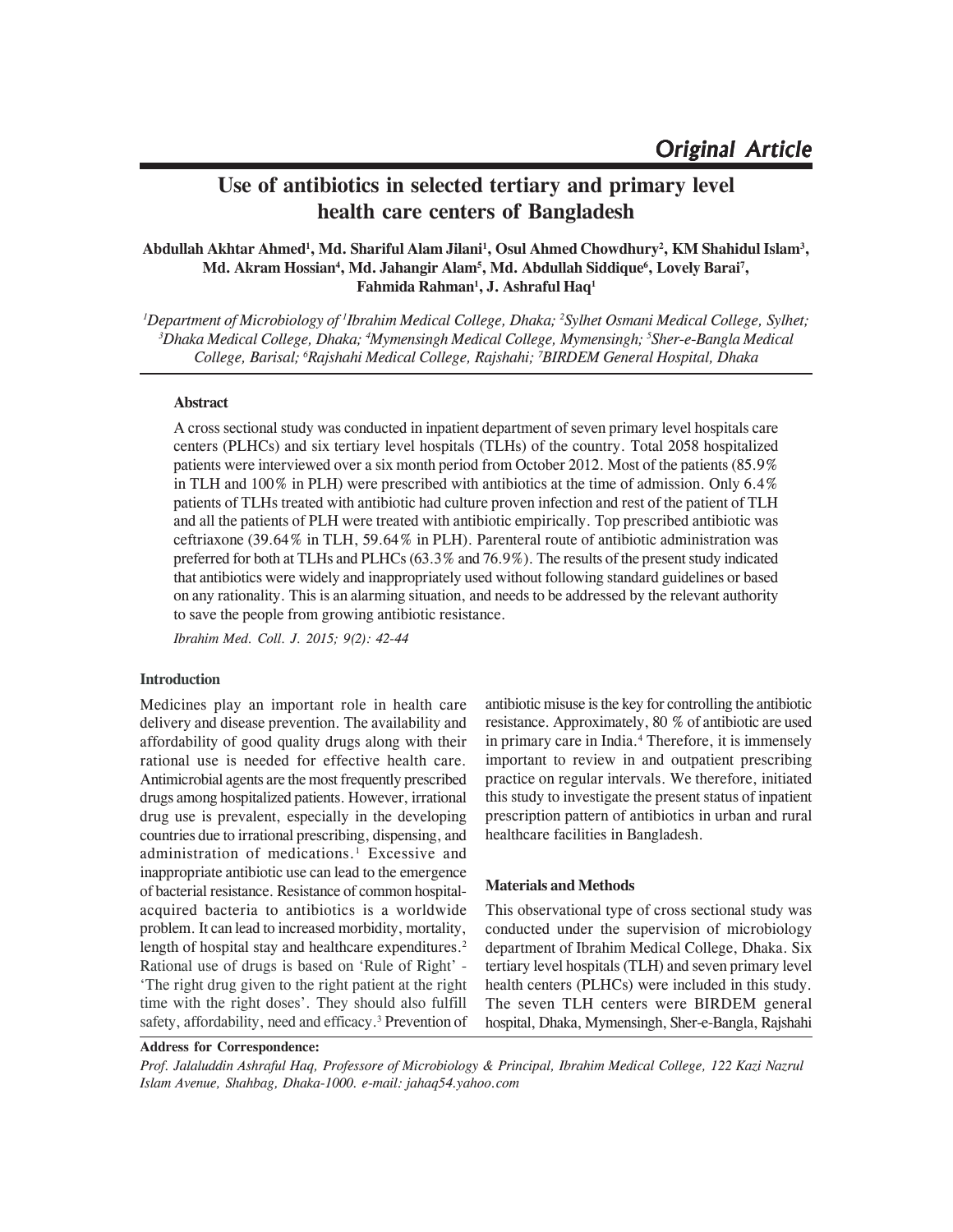and Sylhet Osmani medical college hospitals. Seven PLHCs were Upazila (sub-district) health centers of Barisal, Mymensingh, Rajshahi and Sylhet districts. The study was done during the period of October 2012 to March 2013.

Total 2058 admitted patient were included in this study. All relevant information were collected by trained data collectors from the patient's treatment record file and documented in a pre-designed data sheet. These include the features of infection, culture and related investigations, diagnosis, antibiotics given with dose, route, and duration of therapy. Ethical approval was obtained from Institutional review committee of Ibrahim Medical College. Informed consent was obtained from all participants and facilities involved in the study.

## **Result**

Total 2058 patients were included during the six months of study period of which1612 patients were from TLHs and 446 were from PLHCs. Presenting features of patients prescribed with antibiotics were suspected respiratory tract infection (22.7%), gastro-intestinal tract infection (20.31%) and genitor-urinary tract infection (15.16%). The detail clinical conditions of the patients at PLH and TLH are given in Table-1. All the cases at PLHCs were treated empirically. No culture and sensitivity was done in PLHC prior to or during the antibiotic medication. Culture and sensitivity

**Table-1:** *Presenting clinical conditions of the study population at TLH and PLHCs*

| <b>Presenting</b><br>clinical features | <b>PLHCs</b><br><b>TLHs</b><br>$(n=1612)$<br>$(n=446)$ |      |                | <b>Total 2058</b> |                |      |
|----------------------------------------|--------------------------------------------------------|------|----------------|-------------------|----------------|------|
|                                        | N <sub>0</sub>                                         | $\%$ | N <sub>0</sub> | $\%$              | N <sub>0</sub> | $\%$ |
| RT infection                           | 340                                                    | 21.1 | 127            | 28.5              | 467            | 22.7 |
| <b>GIT</b> infection                   | 242                                                    | 15.0 | 176            | 39.5              | 418            | 20.3 |
| <b>GUT</b> infection                   | 278                                                    | 17.2 | 34             | 7.6               | 312            | 15.2 |
| Symptoms of RS                         | 257                                                    | 15.9 | 20             | 4.5               | 2.77           | 13.5 |
| Skin diseases                          | 177                                                    | 10.9 | 37             | 8.3               | 214            | 10.4 |
| Diseases of<br>nervous system          | 110                                                    | 6.8  | $_{02}$        | 0.4               | 112            | 5.5  |
| Diseases of MS<br>system               | 78                                                     | 4.8  | 05             | 1.1               | 83             | 4.0  |
| Diseases of CVS                        | 17                                                     | 1.1  | 05             | 0.3               | 22             | 1.4  |
| Others                                 | 113                                                    | 7.0  | 40             | 8.9               | 153            | 7.4  |

Note: *RT= respiratory tract, GIT=gastrointestinal tract, GUT=Genitourinary tract, RS= reproductive system, MS= musculoskeletal, CVS= cardiovascular system*

| Table-2: Indication and pattern on antibiotic |  |  |
|-----------------------------------------------|--|--|
| prescription at TLHs & PLHCs                  |  |  |

| <b>Indication and</b><br>prescription pattern |                                                                                                                                                                                                      | <b>TLHs</b><br>$\%$                                                  | <b>PLHCs</b><br>$\%$                                          |
|-----------------------------------------------|------------------------------------------------------------------------------------------------------------------------------------------------------------------------------------------------------|----------------------------------------------------------------------|---------------------------------------------------------------|
| А.                                            | Indication of antibiotics<br>a. Culture proven cases<br>b. Empirical                                                                                                                                 | 6.4<br>93.6                                                          | 0<br>100                                                      |
|                                               | B. Pattern of prescription<br>a. Single antibiotic<br>b. Multiple antibiotics<br>c. Parenteral route<br>d. Oral                                                                                      | 66.2<br>23.9<br>63.3<br>36.7                                         | 82.3<br>17.7<br>76.9<br>23.1                                  |
| C.                                            | Antibiotics prescribed<br>a. Ceftriaxone<br>b. amoxicillin + clavulanate<br>c. Ampicillin<br>d. Flucloxacillin<br>e. Cefixim<br>f. Ciprofloxacin<br>g. Cotrimoxazole<br>h. Metronodazole<br>i. Other | 39.6<br>7.8<br>2.5<br>2.4<br>2.1<br>19.3<br>11.3<br>$\theta$<br>15.0 | 59.6<br>4.9<br>2.3<br>1.1<br>3.8<br>15.7<br>1.0<br>9.0<br>2.6 |

Note: *others include antibiotics of different classes.*

was done only in TLHs in 228 (14.1%) cases and organism was isolated from only 103 (6.4%; 103/1612) cases. Use of single antibiotics was more in PLHCs  $(82.29\%)$  than that of TLHs  $(66\%)$ . Comparatively, multiple antibiotics were more prescribed in TLHs (23.9%). The pattern of prescription of antibiotics is shown in Table 2. Parenteral route of antibiotic administration was preferred for both at TLHs and PLHCs (63.3% and 76.9%). Top prescribed antibiotic was injection ceftriaxone (39.6% in TLHs, 59.6% in PLHCs) followed by ciprofloxacin (19.2% in TLHs and 15.7% in PLHCs). The pattern of antibiotic prescription at TLHs and PLHCs is shown in Table-2.

# **Discussion**

Antibiotics are the most commonly used drugs. Their irrational use leads to a number of consequences; in term of cost, drug interactions, hospital stay and bacterial resistance.<sup>5</sup> This study was conducted to explore the current state of rational use of antibiotics in rural and urban health care facilities of Bangladesh.

According to World Health Organization (WHO), 15% to 20% prescriptions are expected with antibiotics in